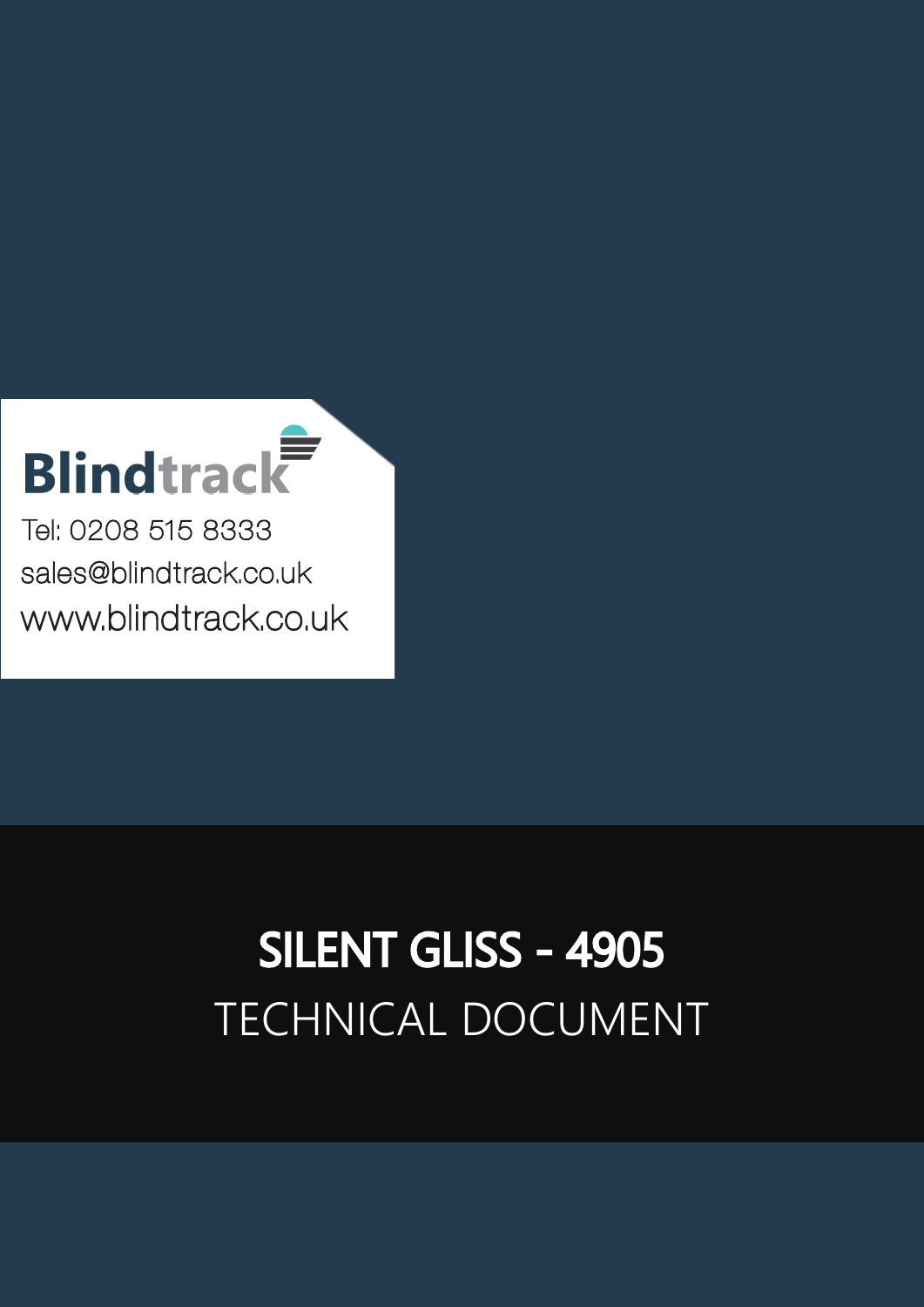# SG 4905





### PRODUCT INFORMATION

- *– Operation: chain*
- *– Range: S*
- *– Fitting: ceiling, wall, recess*
- *– Colours: 27 colours plus silver*
- *– Fabrics: refer to Silent Gliss fabric collection*

### *Features:*

- *– Stainless steel bead chain*
- *– Click-in brackets*

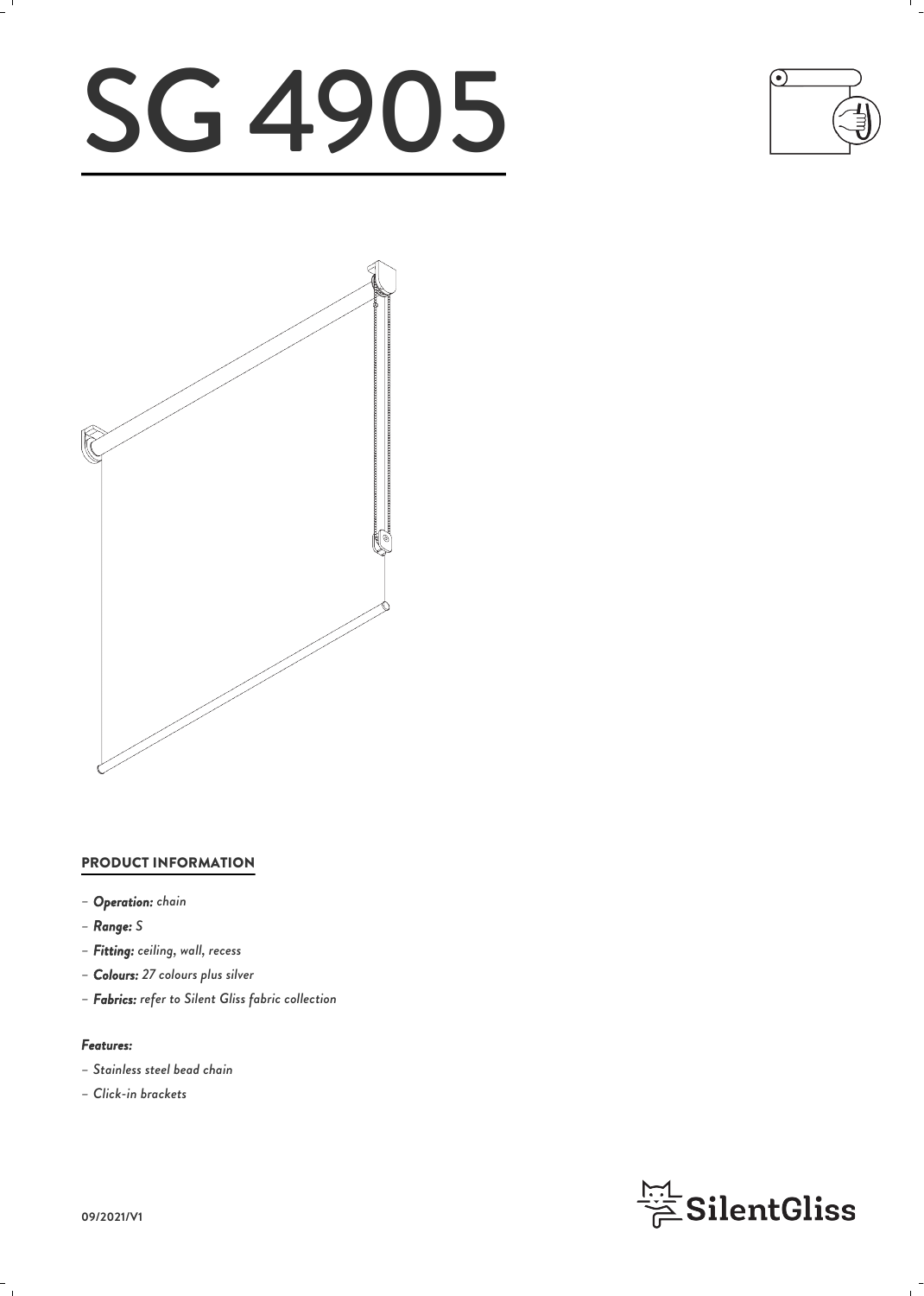# SYSTEM SPECIFICATIONS



# **Maximum system** Wall fitting (system drop on window side)

**drop**

| Fabric thickness nm 0.15 0.20 0.25 0.30 0.35 0.40 0.45 0.50 |  |  |  |  |  |
|-------------------------------------------------------------|--|--|--|--|--|
| Max. system drop cm 300 300 300 300 300 290 260 240 210     |  |  |  |  |  |
|                                                             |  |  |  |  |  |

Ceiling fitting / wall fitting (system drop on room side)

| Fabric thickness mm 0.15 0.20 0.25 0.30 0.35 0.40 0.45 0.50 0.55            | $\sim$ |  |  |  |  |  |
|-----------------------------------------------------------------------------|--------|--|--|--|--|--|
|                                                                             |        |  |  |  |  |  |
| Max. system drop   cm   300   300   300   300   300   300   290   260   240 |        |  |  |  |  |  |

 $0.55$ 190

# **B. PROFILE**  $\frac{25}{25}$

**Profile information**



*SG 10533 SG 10687 Tube ø 25 mm*

*Bottom bar*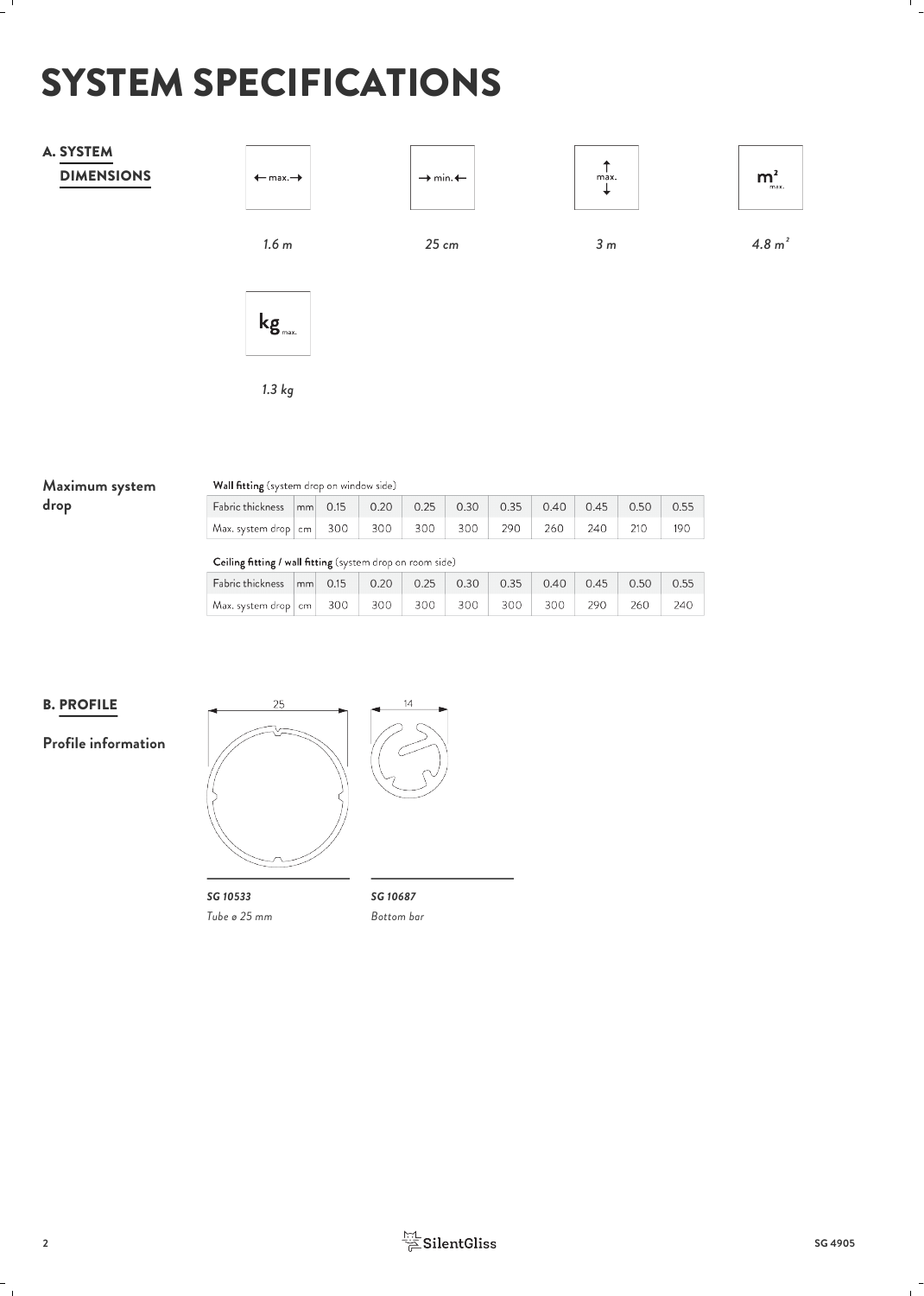MEASURE



# **D. SPECIFICATION**

*Silent Gliss SG 4905 Chain Operated Roller Blind System. Roller blind system for small to medium size blind applications up* SPECIFICATION *to 1.6m wide. Supplied made to measure and complete comprising anodised aluminium barrel SG 10533. Fixed to wall/ ceiling/inside recess with brackets SG 10679 / SG 10680 and covers SG 10683 / SG 10684. Assembled with powder coated* TEXT *aluminium bottom weight bar SG 10687. All plastic parts are supplied colour matched to 27 Colorama colours, or silver. Compliant to Child Safety legislation EN 13120. SG 4905 only supplied with fabric Colorama 1 or Colorama 2.*

# FITTING

# INFORMATION **A. FITTING**

*For detailed fitting information, visit the Silent Gliss* FITTING *website, login section.*

**Fixing points**

#### B. CEILING FITTING

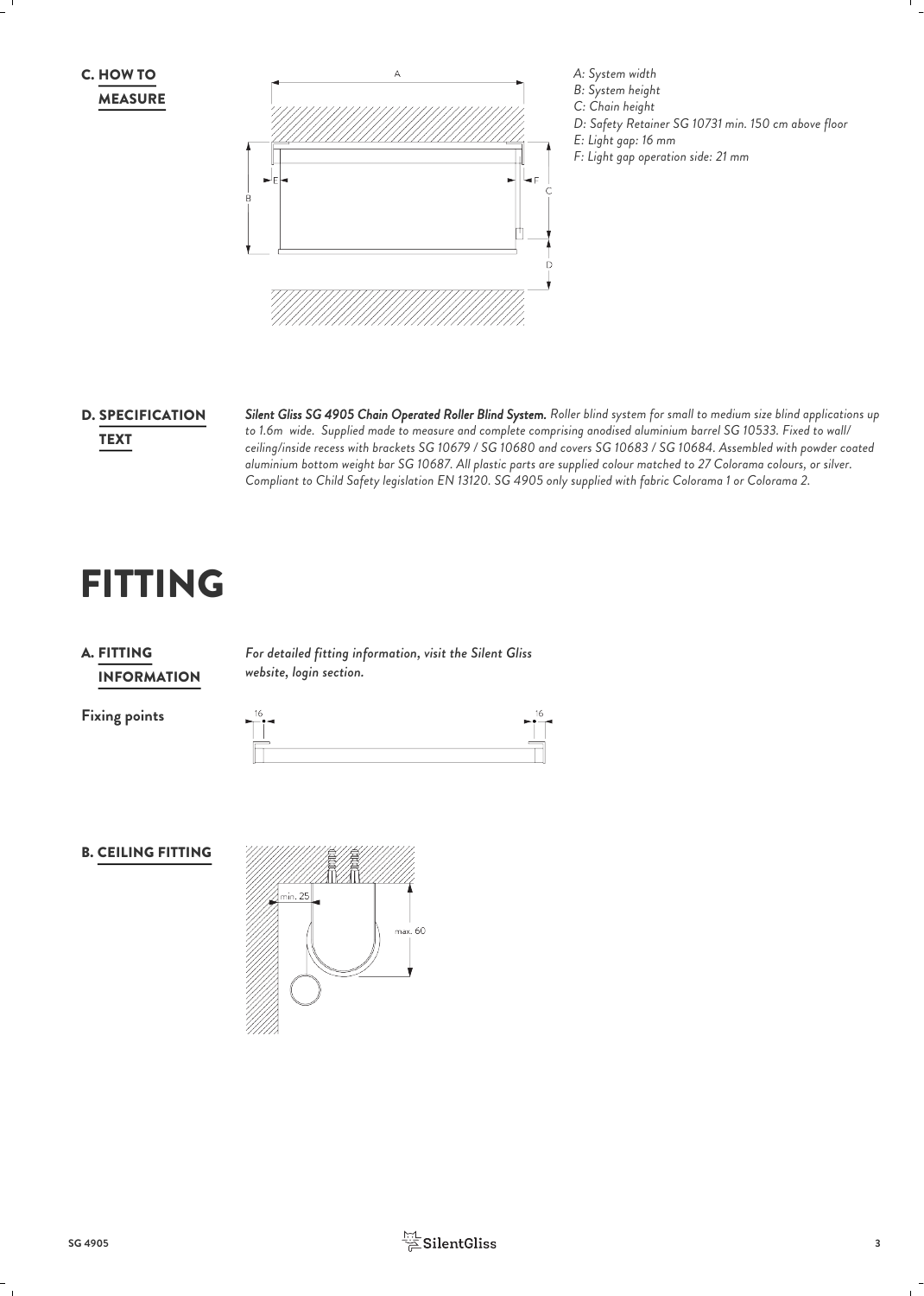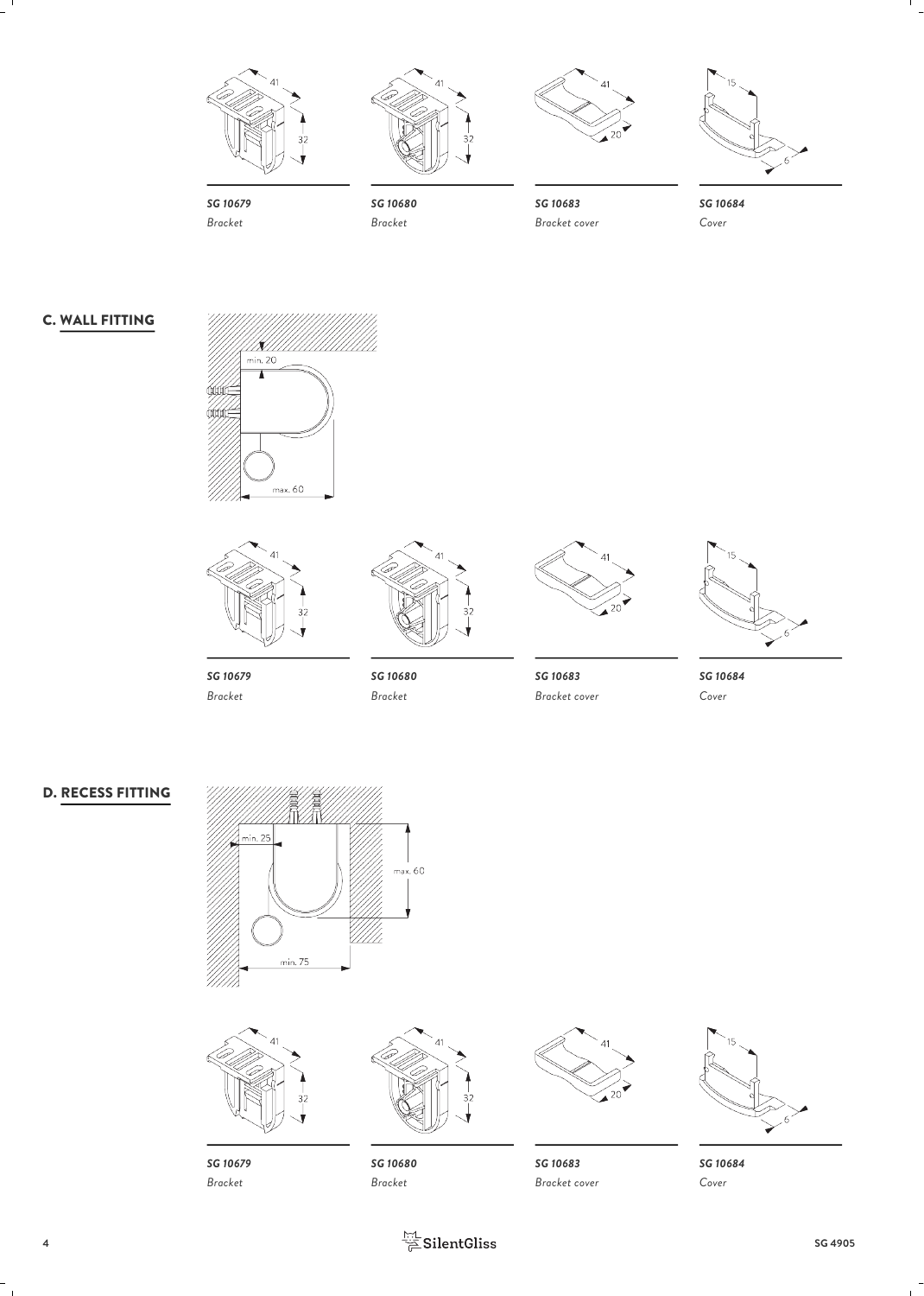# SIDE GUIDE **OPTION**





*Single system*





*Double system (side-by-side installation)*



*SG 8235 Side guide wire base short*



*SG 10669 Side guide double base long Side guide double base short*



*Side guide wire base long*





*SG 8236 SG 8237 SG 8249 Side guide wire holder*



*SG 10673 Device*



*Side guide device*



*SG 10676 SG 10686 Side guide end cover*



**SG 4905 5**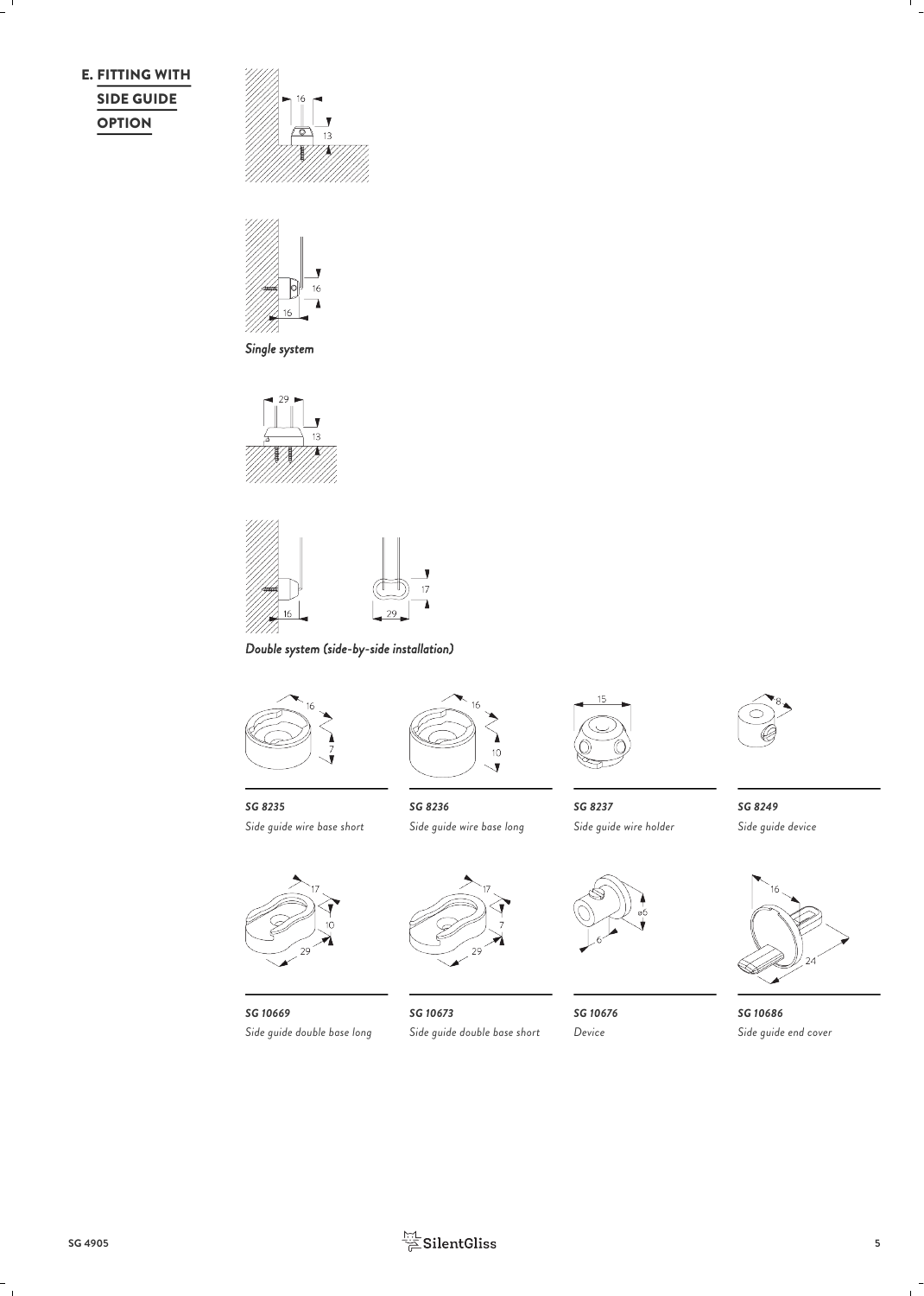



*SG 10701 Side guide double wire holder*

*SG 10706 Side guide wire ø 1.3 mm x 2.6 m*

# SYSTEM OPTIONS

#### A. FABRIC ROLL-OFF *A:*

B. SIDE GUIDES



*Fabric roll-off window side (standard) Fabric roll-off room side (option) B:*



*Additional parts:*

- *– 2x SG 8235 Side guide wire base short*
- *– 2x SG 8237 Side guide wire holder*
- *– 2x SG 8249 Side guide device*
- *– 2x SG 10676 Device*
- *– 2x SG 10686 Side guide end cover*
- *– 2x SG 10706 Side guide wire ø 1.3 mm x 2.6 m*

#### *Note:*

- *– Light gaps increase when side-guide option is used*
- *– Up to 15° from vertical*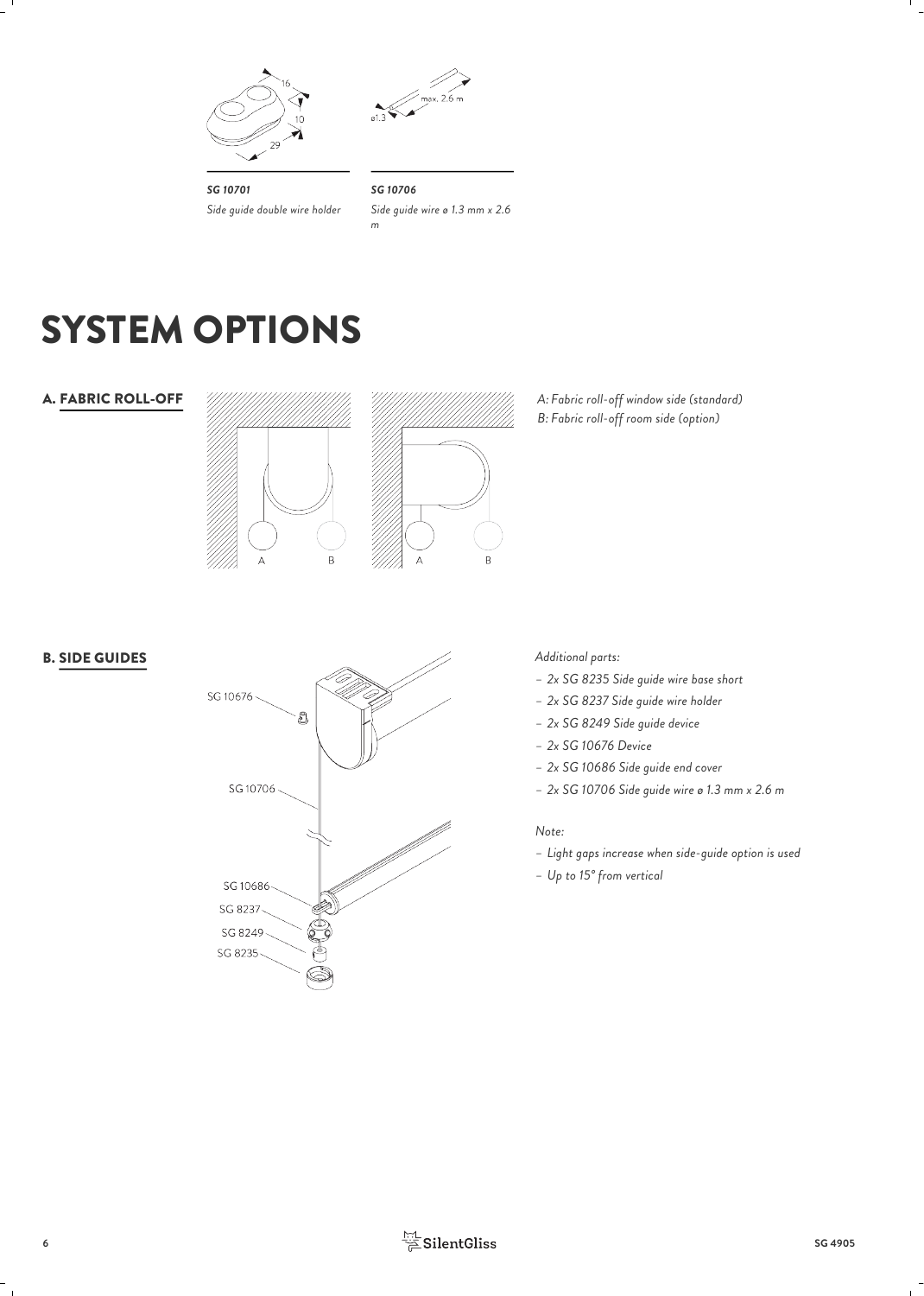

*The child safety device SG 10482 releases the chain should the pulling force exceed 6 kg.*

*Note:*

*System to be installed so chain loop of child safety device ends at least 60 cm above floor.* 

# GENERAL NOTES

#### *Dimensions*

- *– Measurements are in mm except where indicated.*
- *– Max. kg relates to fabric incl. accessories (bottom bars, etc.).*

#### *Fitting*

- *– Installation by qualified fitter only.*
- *– Number of brackets and fitting positions / fixing points vary depending on fitting surface, system weight, fabric make-up, screw / fixing type and obstacles.*
- *– Qualified fitter must use appropriate screws / fixings for each situation.*
- *– Profile lip if applicable to be installed to room side.*
- *– Electrical installations must be carried out according to Silent Gliss wiring diagrams and conform to local regulations.*
- *– Check space for cables and plugs!*

#### *Child Safety*

- *– All relevant Silent Gliss systems correspond to child safety EN 13120.*
- *– All parties involved must comply with EN 13120.*